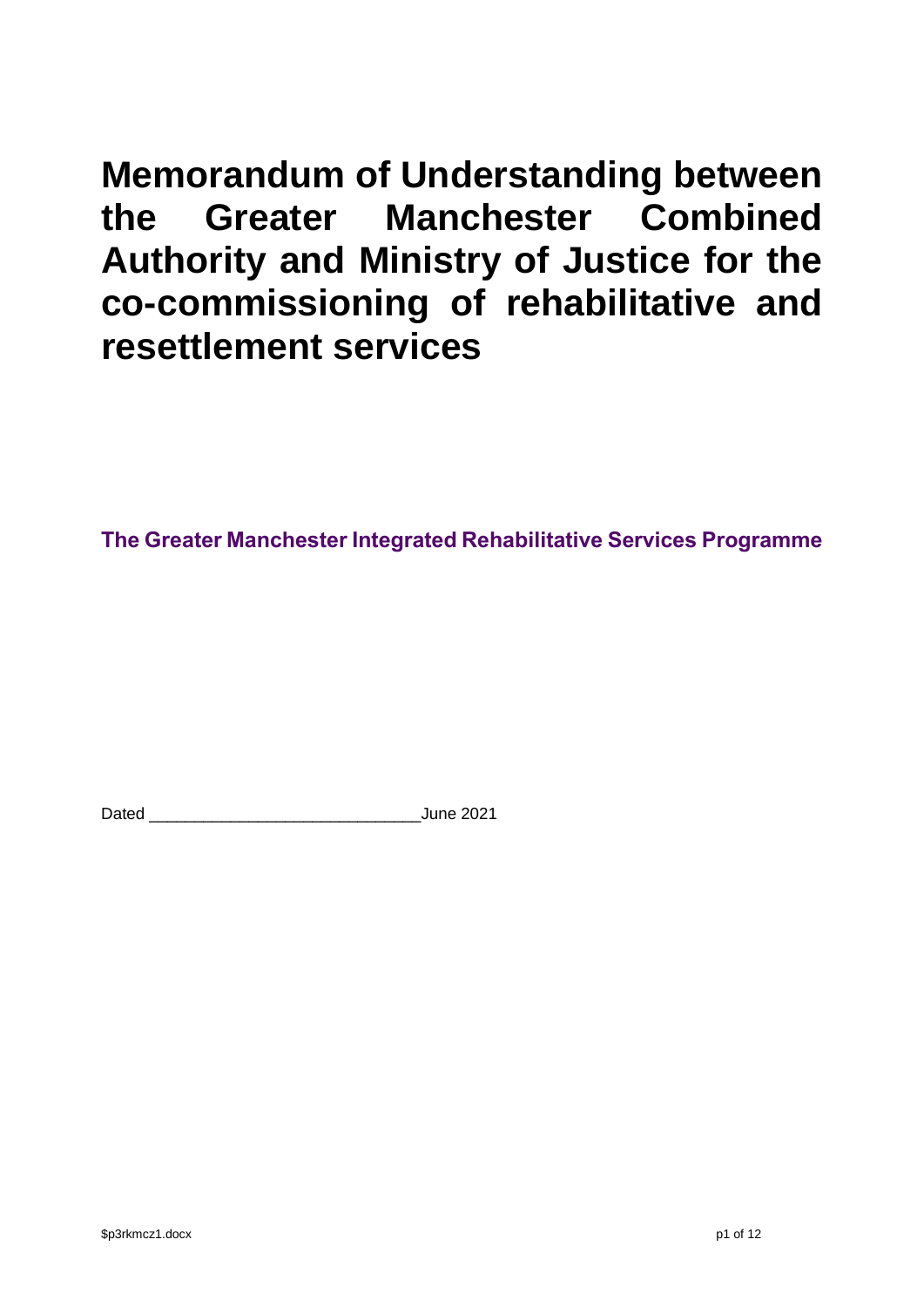# **Contents**

|    | <b>Review history</b>                            | 3  |
|----|--------------------------------------------------|----|
|    | Formal Review / Approval                         | 3  |
|    | Change history                                   | 3  |
| 1. | Overview                                         | 4  |
| 2. | The Memorandum of Understanding principles       | 4  |
| 3. | <b>HMPPS Dynamic Framework Overview</b>          | 5  |
| 4. | <b>Key Decisions and Requirements</b>            |    |
| 5. | Principles of co-commissioning and co-investment | 5  |
| 6. | <b>GM Accountability</b>                         | 9  |
| 7. | <b>Joint Governance</b>                          | 8  |
| 8. | <b>Parties</b>                                   | 9  |
| 9. | <b>Timescales</b>                                | 10 |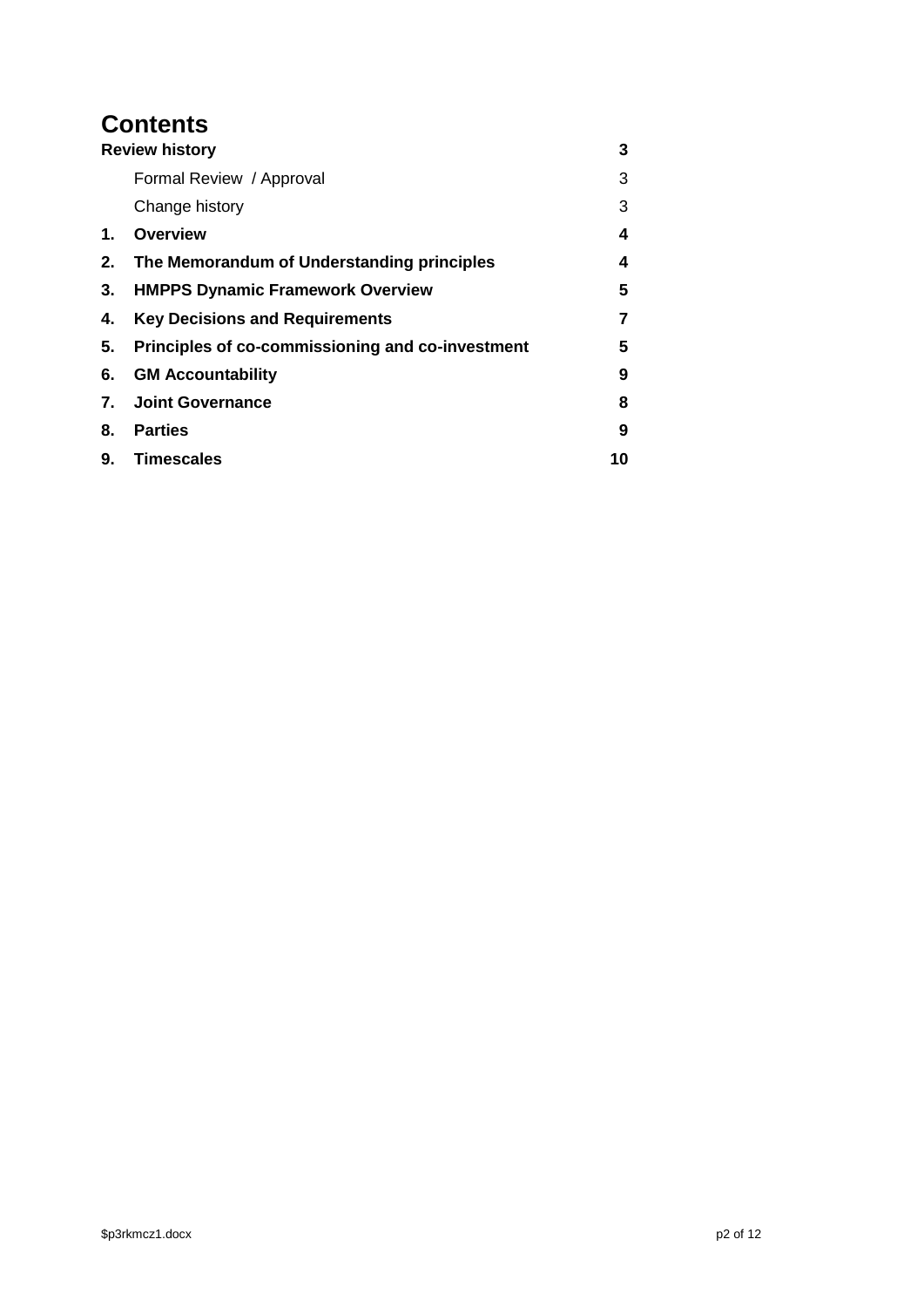# <span id="page-2-0"></span>**Review history**

# <span id="page-2-1"></span>**Formal Review / Approval**

| Who / What                                      | <b>Version</b> | Date     |
|-------------------------------------------------|----------------|----------|
| <b>GM Offender Management Partnership Board</b> | 0.6            | 19/11/20 |
| <b>GM Justice and Rehabilitation Executive</b>  | 0.7            | 3/12/20  |
| <b>GM IRS Steering Group</b>                    | 0.8            | 12/5/21  |

# <span id="page-2-2"></span>**Change history**

| <b>Version</b> | Reason for change                                  | Author                 | Date     |
|----------------|----------------------------------------------------|------------------------|----------|
| 0.1            | Initial draft                                      | <b>Alison Connelly</b> | 6/8/20   |
| 0.2            | <b>HMPPS</b> edits                                 | Janet Phillipson       | 11/09/20 |
| 0.3            | <b>GM</b> edits                                    |                        |          |
| 0.4            | <b>HMPPS</b> edits                                 | Janet Phillipson       | 15/10/20 |
| 0.5            | Further edits following 29/10/20 GMCA / HMPPS call | Chris Taylor           | 29/10/20 |
| 0.6            | Edits following discussion on 6th Nov              | <b>Alison Connelly</b> | 10/11/20 |
| 0.6a           | Edits (MOJ/GLD)                                    | Elliot Woodruff        | 17/11/20 |
| 0.7            | <b>Edits GMCA</b>                                  | <b>Alison Connelly</b> | 27/11/20 |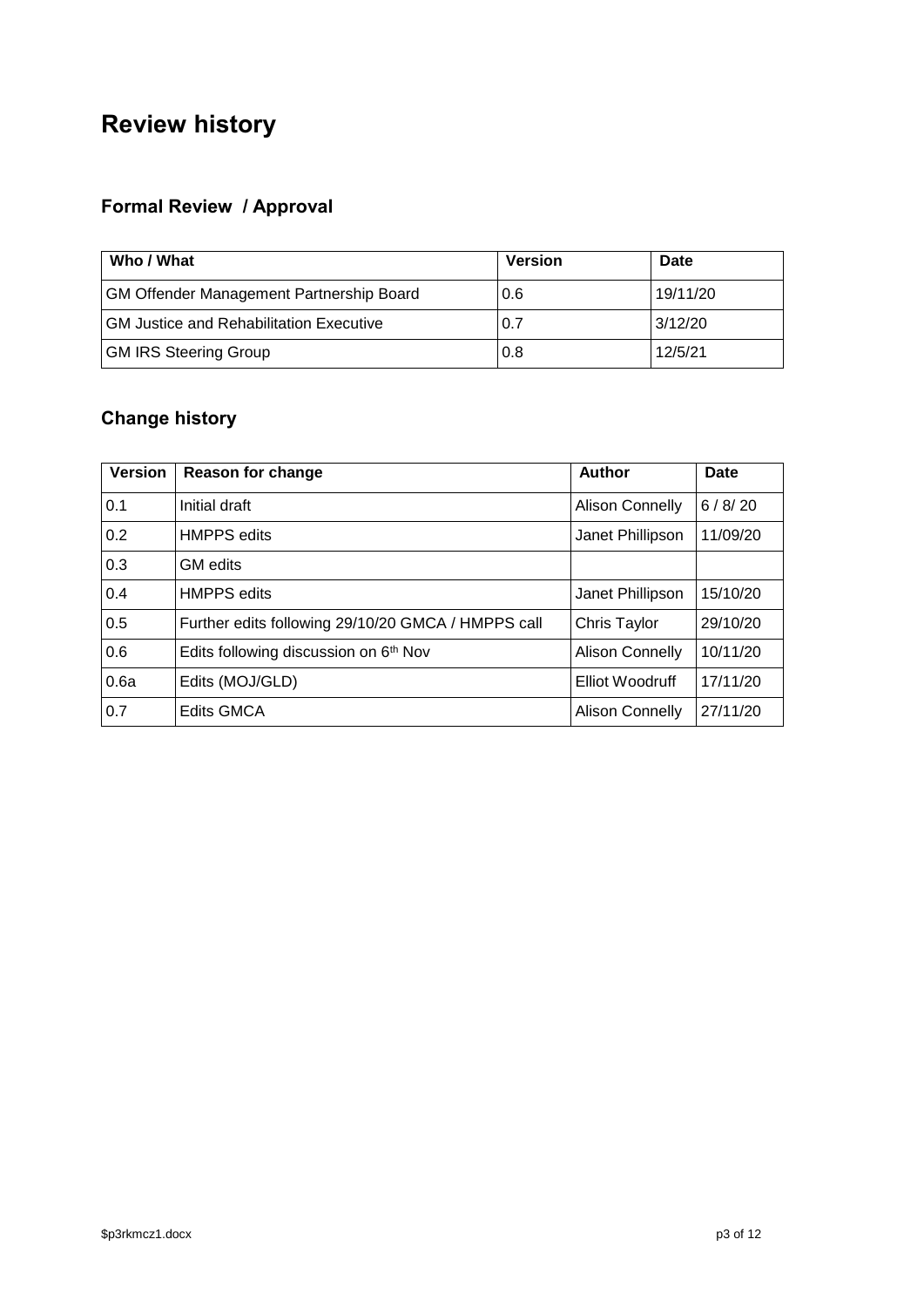# <span id="page-3-0"></span>**1. Overview**

The overriding purpose of this Memorandum of Understanding is to jointly agree an approach to the co-commissioning of, and/or co-investment in, rehabilitative and resettlement services by the Greater Manchester Combined Authority (GMCA) and the Ministry of Justice (MoJ). Her Majesty's Prison and Probation Service (HMPPS) and the National Probation Service (NPS) are the agencies of MoJ that will act on this MoU, and are the agencies referred to on behalf of MoJ through the remainder of this document.

This MoU aligns with the Justice Devolution MoU agreed with the Ministry of Justice in July 2019, which demonstrates a progressive ambition and strong partnership, crafted in challenging times. The approach is informed by principles of co-design, co-production and co-commissioning with the ambition to improve outcomes and experiences for offenders, victims, witnesses and the communities and neighbourhoods in which they live.

The Justice Devolution approach in Greater Manchester is recognised and allows for a different approach to be taken with Greater Manchester that may diverge from national or standard policy guidance and direction, where it provides an optimal outcome above and beyond minimum standards.

This MoU will set out a decision-making framework to enable co-commissioning and/or coinvestment between the GMCA and NPS and set out the principles which any such cocommissioning or co-investment shall follow. This includes resource management, procurement and ongoing contract management of any co-commissioned services.

The parties to the MOU are in the first instance:

- National Probation Service
- HMPPS
- The GMCA

collectively, the Parties.

All the Parties agree to act in good faith to support the objectives and principles of this Memorandum of Understanding

# <span id="page-3-1"></span>**2. The Memorandum of Understanding principles**

This MoU will:

- Be iterative and flexible, dependent on the detailed work as it emerges;
- Require ratification through the parties' appropriate governance arrangements to provide transparency;
- Incorporate additional aspects where required and agreed
- Allow for the inclusion of other parties where there is a relevant relationship
- Make clear the governance process
- Provide a timeline of activity
- Be non-legally binding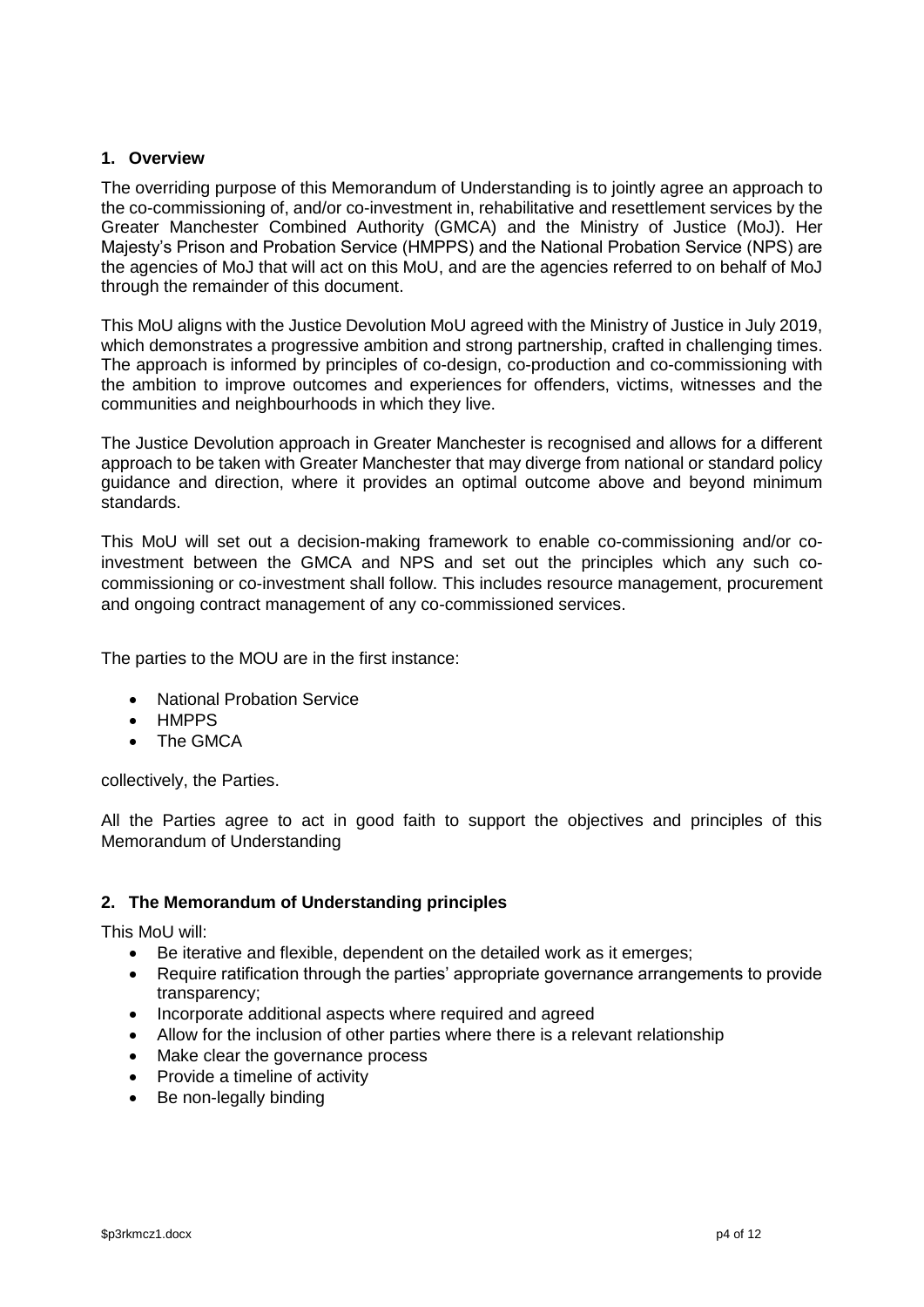The work to be undertaken together as a result of the Devolution Agreement and this MoU should be carried out in a spirit of cooperation in order to achieve the shared aim of reducing reoffending and delivering public services effectively and efficiently.

Each organisation will share information as openly as possible and make decisions as transparently as possible. Each organisation will be responsible for its own due diligence and assurance activity.

# <span id="page-4-1"></span>**3. Principles of co-commissioning and co-investment**

The following principles should govern decisions to co-commission or co-invest in services and the implementation of any such decisions:

- For each co-commissioned service one party will be the formal lead commissioner, contracting party and lead contract manager (likely to be determined by a combination of factors, including financial contribution, available resources and expertise).
- The lead commissioner will be responsible for ensuring that any public procurement policy obligations are met (e.g. Social Value Act).
- The lead commissioner will be responsible for enforcing the terms of the contract, though there will be shared oversight of suppler performance (e.g. through a contract management forum attended by representatives of both GMCA and HMPPS / NPS)
- The Parties must agree the service specification and any supporting requirements (e.g. re performance, payment, IT, staff, estates etc), noting that some minimum standards are being requested by both GMCA and HMPPS/NPS
- The parties must agree key commercial terms (including contract duration, any extension options, performance measurement etc.); these terms will be based on the prevailing best practice in HMG.
- Both parties should have a role in the evaluation (including setting evaluation criteria) and the decision to award any contracts.
- Both parties will need to ensure their internal governance and financial management requirements can be satisfied.
- An ISA will be put in place to allow for the sharing of aggregate and personal identifiable information.

Any changes to accountabilities and responsibilities for commissioning, transforming or delivering justice and rehabilitation services will be carefully evaluated, agreed with all relevant parties, and phased to achieve the benefits consistent with safe transition and strong governance.

# <span id="page-4-0"></span>**4. Context**

# **HMPPS**

The HMPPS Probation Reform Programme has created a new regional structure for NPS including a specific region of Greater Manchester to align with the GMCA area and facilitate cocommissioning. The Programme has also set up a Dynamic Framework to commission rehabilitation and resettlement services for the delivery of court-ordered sentence requirements. NPS can commission through the Framework, but so can other commissioners e.g. PCCs, either alone or jointly with NPS or other commissioners. Note that where other commissioners are procuring using the Framework further agreement on systems access to the (electronic) Framework and other matters may be required. Equally, NPS can co-commission using partner commissioners' procurement routes.

HMPPS proposes to commission rehabilitative and resettlement services to ensure sentence delivery options are available which meet the needs of service users and court-ordered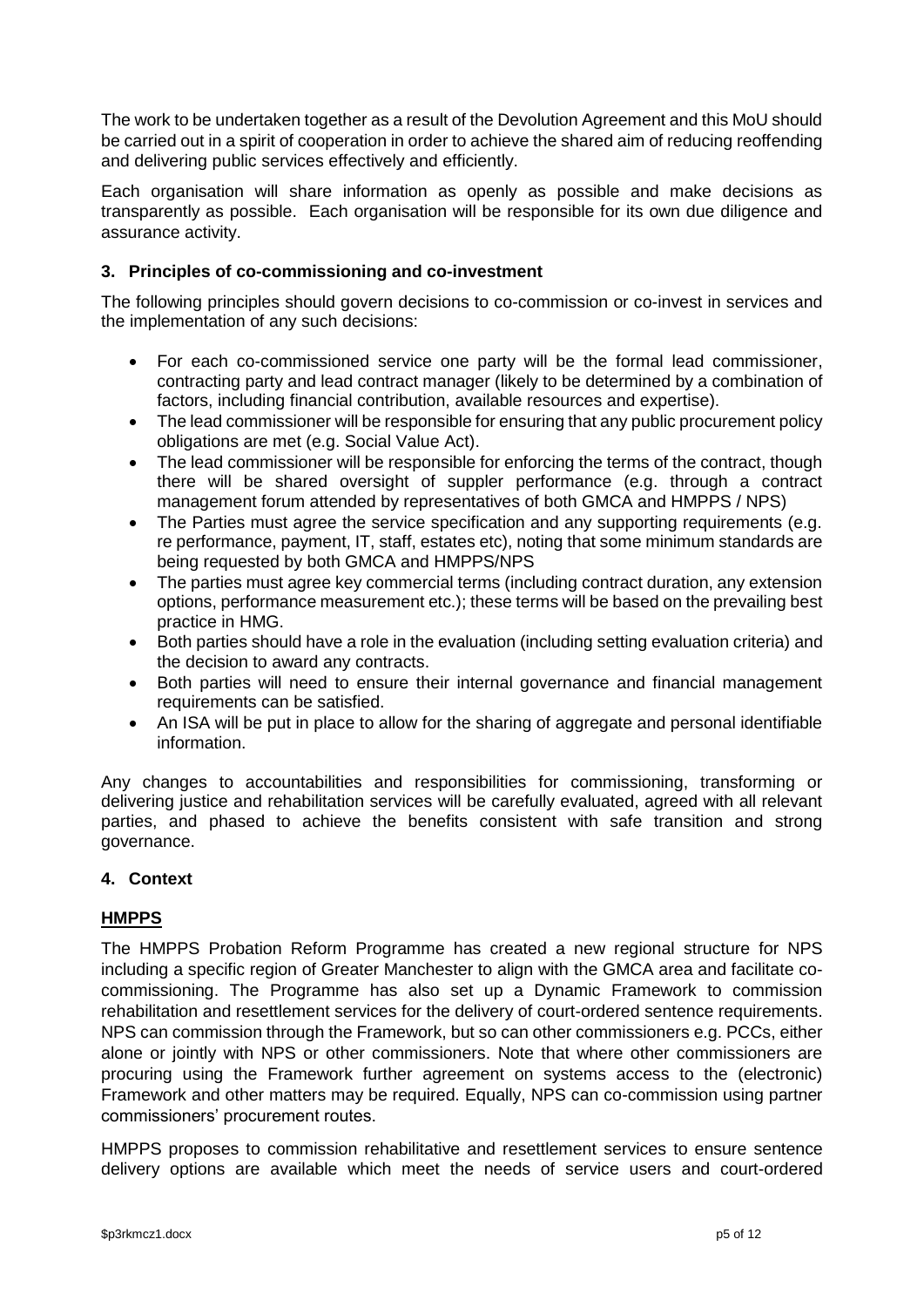sentencing requirements, using standard national specifications to be in place for 'Day One' of the unified probation model (i.e. when the Community Rehabilitation Company ('CRC') contracts end) – 26 June 2021.

These core needs are based on HMPPS data and therefore reflect common needs, which exist at a national level (albeit potentially to different degrees and requiring different solutions locally).

The services being funded by HMPPS for Day One are:

- Accommodation
- Education, Training, Employment
- Finance, Benefits, Debt
- Dependency and Recovery
- Personal Wellbeing (made up of the following categories; Lifestyle & Associates, Emotional Wellbeing, Family & Significant Others, Social Inclusion)
- Women's Services (which cover all the needs identified above, in one package)

For most areas of England and Wales, these services will be commissioned via the HMPPS Dynamic Framework. However, through this MoU, an alternative co-commissioning route is being developed.

# **Greater Manchester Combined Authority**

The Greater Manchester Model of unified public services positions criminal justice services within a wider family of integrated public services enabling the design of whole system solutions to often, complex behaviours and problems. It also understands the relevance of place as a locus of protective factors such as family, social networks and identity. For the purposes of this MoU, Public Service Reform principles have been identified to assist in the design and delivery of rehabilitative and resettlement services. These principles have been created with the presumption THAT:

- We should have core GM standards in place to avoid fragmented delivery, improve support for the individuals and make the provision responsive to the Probation Practitioner. This may also involve consideration of a single or 'umbrella' type of provider to ensure single points of contact and the increased alignment of services.
- We understand where good provision already exists that we consider bolstering services where applicable, subject to procurement requirements
- The skills and approach of staff providing rehabilitative support should be to work dynamically with the individual and their families, addressing a range of needs and, that they identify specialist provision when needed.
- We do not place an emphasis on large outsourcing of provision but instead explore local provision which is more closely integrated with and responsive to activity and needs.
- The actual provision of rehabilitative support services will be provided in close proximity/ integrated with, both statutory probation services and/or local services for those with complex needs.

The GMCA has established governance and financial controls for the Combined Authority and joint commissioners, underpinned by a devolution agreement with the Ministry of Justice.

The GMCA is conducting its own local needs assessment including a Call for Evidence based on the HMPPS Lots/pathways. In order to ensure that GM is in an optimal position to fully engage with the decisions required to co-commission/co-invest, work has started to create virtual work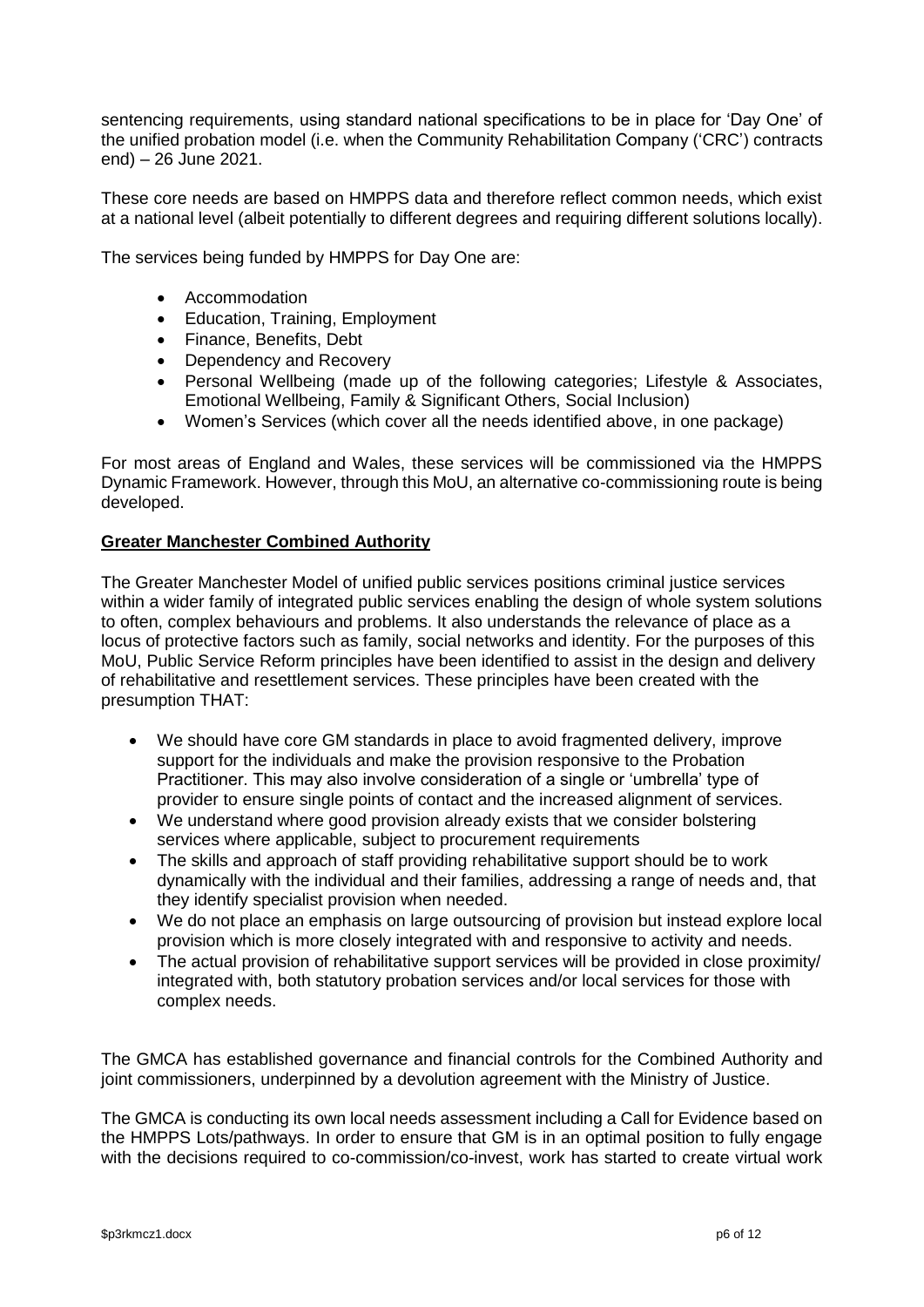streams. Terms of reference have been developed for the Lot work streams and where relevant, these are aligned to existing GMCA groups and structures.

# <span id="page-6-0"></span>**5. Key Decisions and Requirements**

Through this MoU, the GMCA, HMPPS and NPS will consider how best to co-commission rehabilitative and resettlement services, including but not limited to those that HMPPS has identified are required to meet core needs as set out in section 4.

This MoU provides structure and governance principles to help guide key decisions. The GMCA, HMPPS and NPS will need to consider the key enablers of commissioning and will include decisions regarding:

- Governance and regulation;
- Resources and finance:
- Capital and estate:
- Workforce including TUPE considerations;
- Communication and engagement;
- Information sharing and systems, including the potential for digital integration; and
- Impact on the market and VCSEs.

HMPPS/NPS have various requirements which need to be met as part of any funding of services. These are included within the Dynamic Framework and will similarly need to be included in any alternative co-commissioned contracts. These include, but are not limited to:

- 1. The key services within the HMPPS Dynamic Framework service specifications need to be delivered to any service users referred by NPS in accordance with eligibility criteria.
- 2. Services must be enforceable i.e. if service users do not attend appointments, this can lead to breach or recall proceedings; therefore service providers need to agree to record and share information for this purpose.
- 3. Providers need to record and share all necessary case information on the HMPPS digital solution.
- 4. Providers need to meet HMPPS security requirements.
- 5. Providers need to be made aware of and accept staff transfer and vetting requirements.
- 6. HMPPS and Her Majesty's Inspectorate of Probation (HMIP) need audit and inspection rights.
- 7. Any procurement processes run by the lead contracting authority must comply with the Procurement Contracts Regulations 2015

Overall, HMPPS/NPS will require assurance, though the arrangement described in this Memorandum of Understanding, that their cohorts are provided for and needs are met and that appropriate governance and financial controls are in place.

This MoU for GMCA purposes will operate under and according to the GMCA constitution with particular relevance to:

- The GMCA Scheme of Delegation
- Part 6 Financial Protocols and
- Part 9 Police and Crime Commissioner Functions

This MoU and delivery of the devolved approach to commissioning rehabilitative and resettlement services, will also be subject to the GMCA Internal Audit requirements, as per the GMCA constitution.

In addition, the GMCA has established Commissioning Principles which include:

Having a personalised, collaborative approach focused on prevention;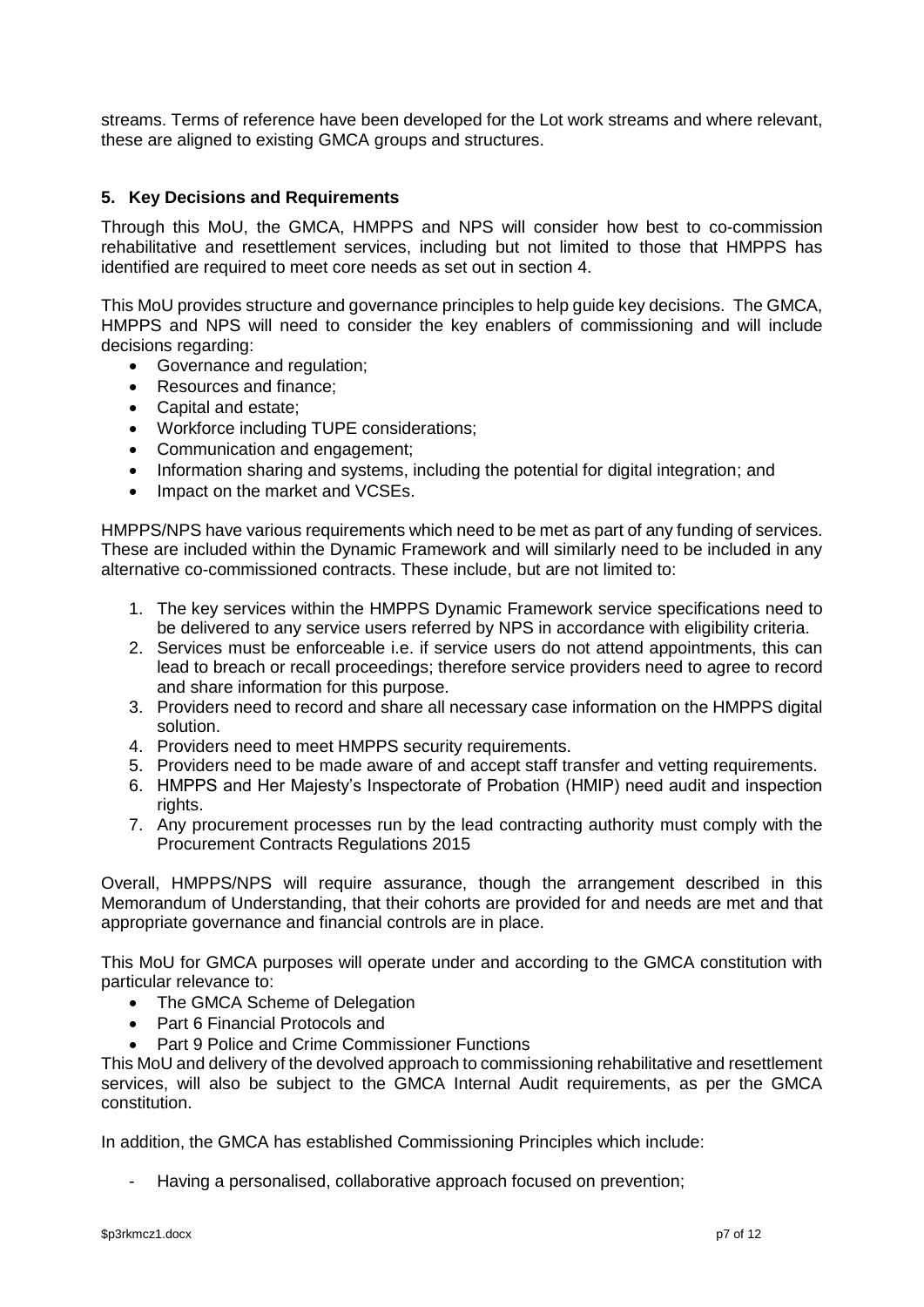- Having meaningful and ongoing relationships with people, placing them at the centre of everything it does;
- Sharing resources and pooling budgets across public services and funding streams to achieve the best outcomes for people and communities;
- Utilising the new probation model in such a way as to ensure that measurement, data and evaluation are used primarily for the purpose of learning and achieving outcomes for individuals
- We consider maximising social value to be a mandatory part of commissioning and much more than a requirement or an add-on to the commissioning process; it is a core component embedded across all parts of commissioning activity.
- Embedding the importance of the VCSE sector [?] in everything the GMCA does.

*Additional requirements and alignment:* there may be activity outside of the scope of Integrated Rehabilitative Services (i.e. the services that HMPPS is procuring via the Dynamic Framework in the other 11 Probation Service regions) that will be included as part of these MoU arrangements to support alignment of services and funding and to utilise existing governance approaches. If there is mutual agreement these will be signed off by the GM IRS Steering Group and the GM Justice and Rehabilitative Executive and then added as an Annex to this MoU. In addition, it should not be forgotten that there is an existing overarching Justice Devolution MoU which supports broad collaborative approach to co-designing; co-investing and cocommissioning services.

### <span id="page-7-0"></span>**6. Governance**

### **Joint Governance**

A Steering Group consisting of relevant parties to this MoU, will meet on a fortnightly basis in the first instance and will:

- Provide strategic oversight and direction;
- Define governance parameters for the programme;
- Be based on clearly defined roles and responsibilities at organisation, group and, where necessary, individual level;
- Provide coherent, timely and efficient decision-making in respect of the programme;
- Ensure financial accountability is clearly defined and shared as agreed;
- Reflect the key features of the wider programme governance arrangements set out in this MoU;
- Act as a point of escalation to resolve issues or questions escalated by working groups

An Internal HMPPS Delivery Board will sit to support the Steering Group and will:

- Identify single points of contact and other potential parties to the delivery of services
- Operate as a virtual delivery group when required to assist with issues arising;
- Provide advice on delivery mechanisms for co-commissioned services;
- Review procurement documentation where GMCA are the procuring party;
- Agree IP ownership rights and other legal, commercial and technical requirements

A Joint Core Group will meet fortnightly with service areas leads to update on procurement progress and design and delivery requirements

The joint meetings with the GM Deputy Mayor and Probation Director General will provide an escalation route for any disputes or significant concerns, should this be required.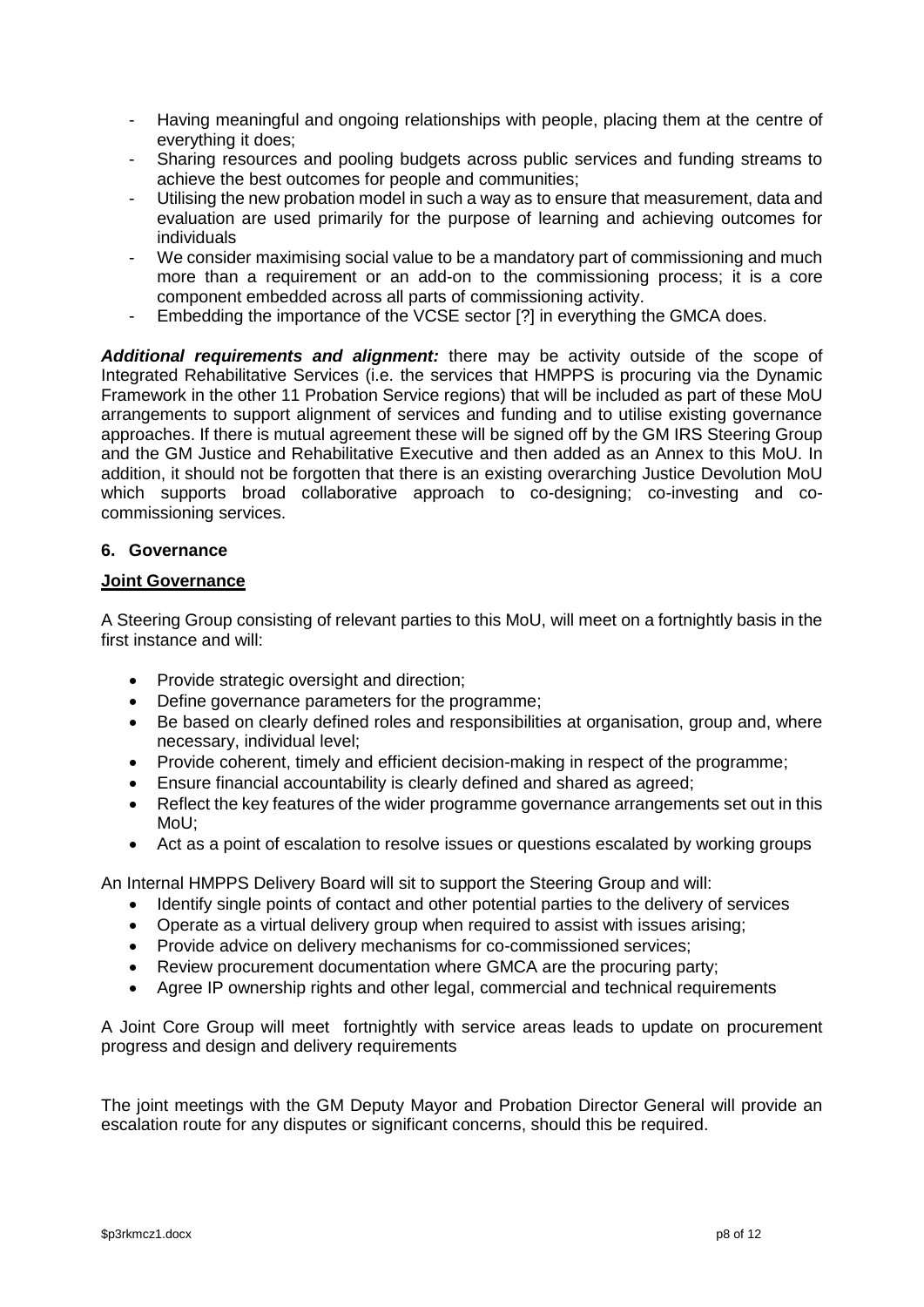# <span id="page-8-0"></span>**GMCA Governance**

Attached at Annex A is a schematic of the GMCA governance boards for the purposes of this MoU. GM has developed a Criminal Justice Outcomes Framework where the responsibility and ambition to deliver effective rehabilitation and resettlement services sits.

The Deputy Mayor is the accountable party and the GM Justice and Rehabilitation Executive Board is confirmed as the accountable body which will oversee the strategic development of the GM approach and will provide:

- Provide GM system-wide management to ensure the strategic priorities are achieved;
- Support plans to be strategically aligned
- Determine any allocations required of available investment funds;

The Greater Manchester Justice and Rehabilitation Executive will have the final say on the GM aspects of this MoU and the Terms of Reference will be amended accordingly.

The GM Offender Management Partnership Board will provide assurance to the Executive that the key objectives contained in this MOU are being met and that the work is performing within the boundaries and principles set by this MoU.

The Board will agree the key work-streams of the programme of work arising. The Core Group will be responsible for ensure that the work-streams are delivering and co-ordinated.

### <span id="page-8-1"></span>**HMPPS / NPS Governance**

The NPS Regional Director for Greater Manchester is ultimately accountable for the delivery of rehabilitative and resettlement services to probation service users in Greater Manchester.

In line with the above, the Regional Probation Director will assign responsibility to the NPS Head of Community Integration to work in partnership with the GMCA to deliver, monitor and manage contracted services. The Head of Community Integration in turn will delegate responsibility to contract management and partnership staff in their line to work with GMCA officers and providers to successfully deliver services.

The performance of NPS staff in relation to the use of these services will be managed alongside other staff performance within the GM Operational Board chaired by the Head of Operations. Provider performance and outcomes linked to reducing reoffending will be managed within the Offender Management Partnership Board, co-chaired by the Regional Probation Director alongside Greater Manchester Police and reporting into the Justice and Rehabilitation Executive chaired by the Deputy Mayor. Provider and outcome performance will also be subject internal NPS scrutiny at senior level as appropriate.

Escalation of issues within NPS such as provision of additional funding will be made by the Regional Probation Director to the Chief Probation Officer for consideration within NPS Higher Leadership team.

# **7. Parties**

The following shall be GM IRS Steering Group Identified Parties:

GM:

CA CJS Principal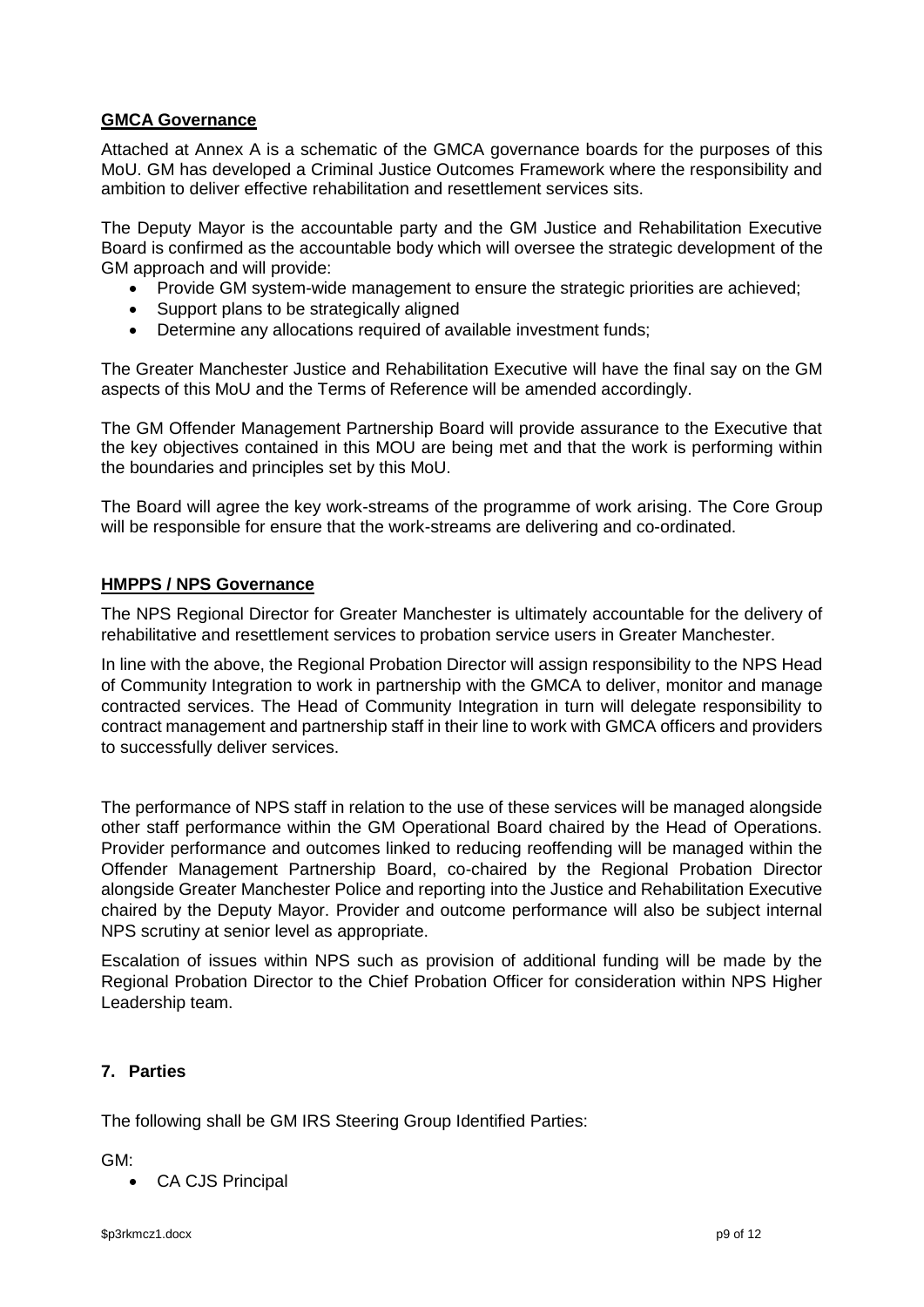HMPPS:

- Deputy Director, Probation Reform Programme
- NPS:
	- GM Regional Probation Director
	- GM Head of Integrated Community Services

### <span id="page-9-0"></span>**8. Timescales**

10.1 This MoU shall remain in full force and effect until (i) it is terminated; or (ii) it is replaced by a refreshed MoU; or (iii) when there are no co-commissioning services being delivered under it, and no plans to implement new services.

10.5 Either of the Parties to this MoU may terminate this MoU for convenience upon giving 6 months' notice to the other Party.

For the avoidance of doubt, any contracts entered into by the Parties pursuant to and under the auspices of this MoU shall continue to be governed and/or managed in accordance with the terms and the spirt of this MoU until such time as they expire or are otherwise terminated.

This MEMORANDUM OF UNDERSTANDING has been duly executed by the Parties on the date which appears at the head of its page 1.

| SIGNED for and on behalf of<br>the SECRETARY OF STATE FOR JUSTICE<br>(MoJ) | SIGNED for and on behalf of<br>the GREATER MANCHESTER COMBINED<br><b>AUTHORITY</b> |
|----------------------------------------------------------------------------|------------------------------------------------------------------------------------|
| Signature                                                                  | Signature                                                                          |
| Name (block capitals)                                                      | Name (block capitals)                                                              |
| Position                                                                   | Position                                                                           |
| Date                                                                       | Date                                                                               |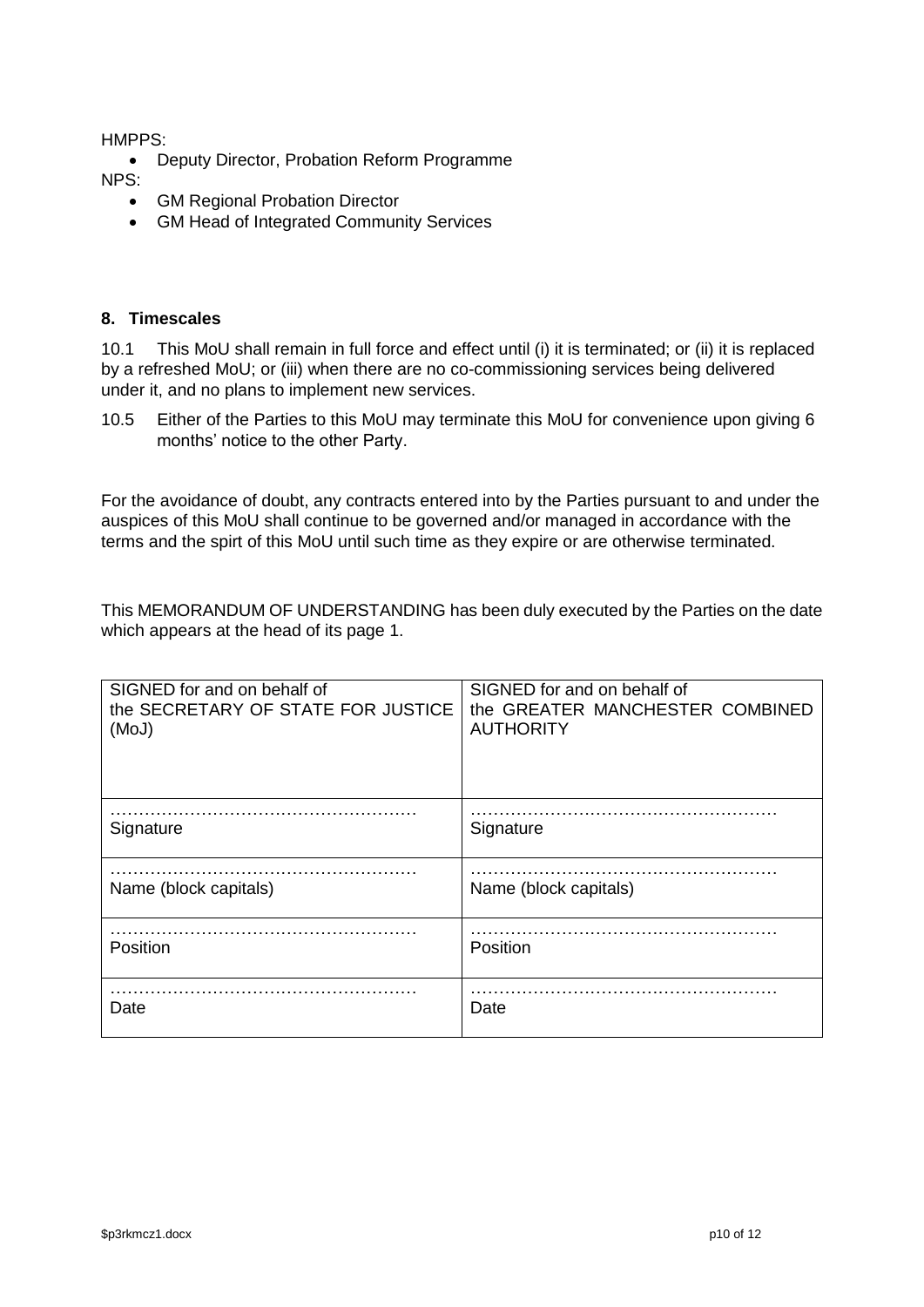To be Annexed: Governance Structure Diagram<br>GM Programme Plan<br>Infosec standards